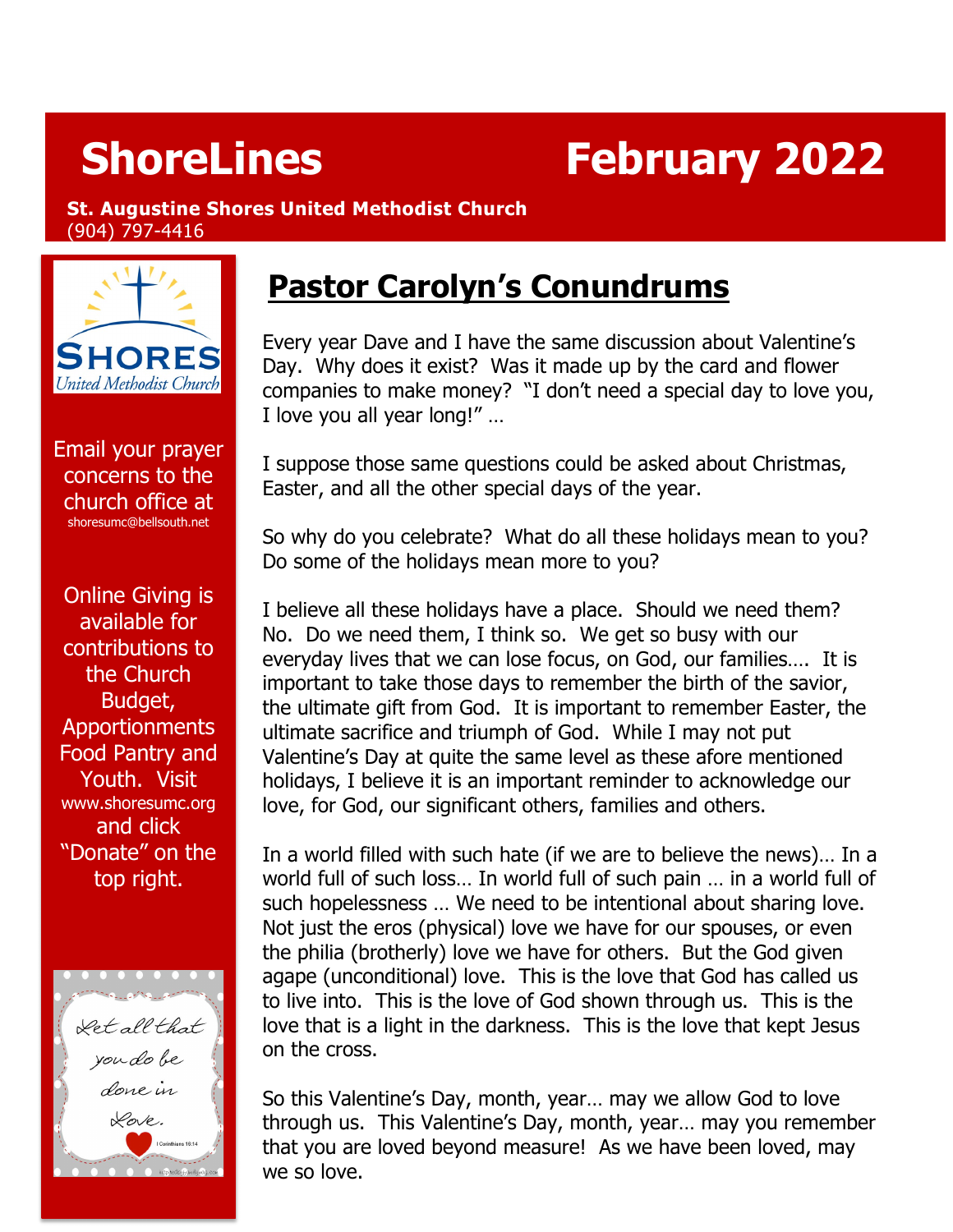

**1st Ann Schubert Judy Vershave**

**3rd Mickey Thayer**

**4th Cheryl Jeffries**

**5th Dennis Jones Jordan Buck**

**8th Shirley Jones Madi Johnson** 

**10th Portia Warner**

**11th Elaine Iles Susan Corcoran**

**14th Addison Burns**

**17th Dave Westlake**

> **21st Barb Wentz**

**23rd Terri Ernissee**

**25th Bill Vershave Colin Darcy**

**27th Elizabeth Scales**

**29th Marian Griffin** 

# **Worship Attendance**

We would like to share with you our worship attendance. Traditional Service Contemporary Service Online

| 1/2/22  | 52 | 37 | 131           |
|---------|----|----|---------------|
| 1/9/22  | 42 | 28 | Not Available |
| 1/16/22 | 34 | 31 | Not Available |
| 1/23/22 | 39 | 21 | 166           |

We have plenty of room for you! Come worship with us, or continue to worship online. God Bless you and Shores UMC.

Take the Tackle Hunger Challenge and join the team for those in need. What if everyone watching the Big Game gave just one dollar or one can



of food to a local charity in need? Sunday, February 13<sup>th</sup> please bring in canned goods or monetary donations (check payable to "Shores UMC" and in the memo section put "Souper Bowl of Caring.") Collection station will be set up in the Gathering Room. Thank you for your

donations as we Tackle Hunger together!

# **Church Office Closed**



The Church Office is closed on Monday, February  $21<sup>st</sup>$ for President's Day.

# **United Methodist Women**

Our next meeting will be February 24th at noon in the Christian Education Building. Bring your lunch. Drinks and dessert will be provided. All ladies of the church are welcome. Cheryl Jeffries, 904-377-7950.

# **Sunset Circle**

On December 5<sup>th</sup> the ladies of Sunset Circle met at Deborah Hallman's home for fellowship and their Christmas mission. Each of the ladies brought toiletries to fill socks for the youth at Port in the Storm Homeless Shelter. **(See attached letter of thanks from Port in the Storm.)**

Sunset Circle meets the  $2^{nd}$  Thursday of the month at 6:30pm in the Christian Education Building. If you would like more information on this group you can contact Vicki Hall at 904-823-6478.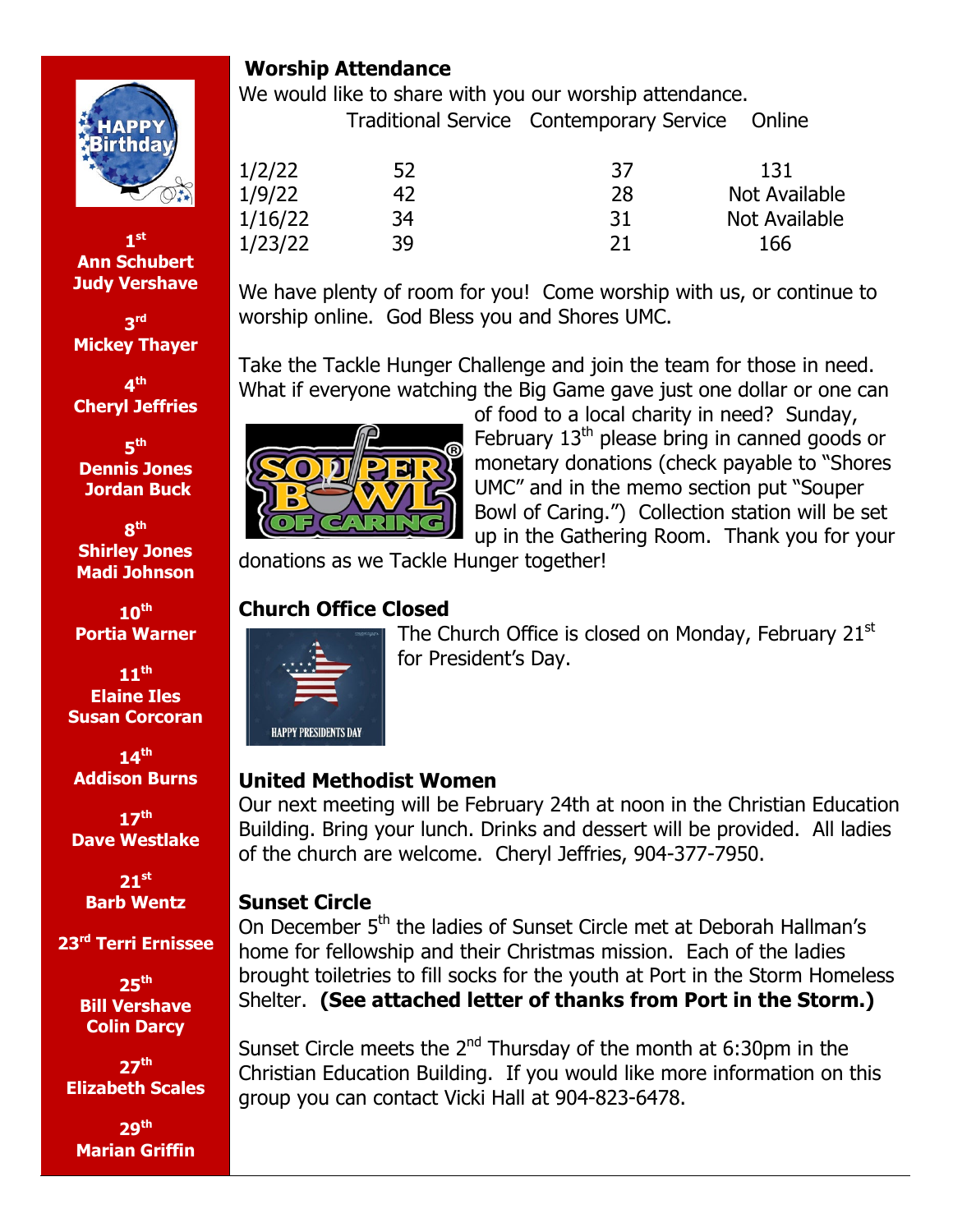

Groundhog Day, February 2, 2022.

### **Port in the Storm Homeless Shelter for Youth**

Several days before Christmas the youth at the shelter were displaced when the sewer backed up into the building. It will probably be March before they can return. They are currently being housed at the St. Francis House. We have had an ongoing mission with this group for several years that has included providing lunch for them every Tuesday. Much of what they had was destroyed. When they return the will need to replace bedding (x-long twin beds) and toiletries. We will put a bin in the overflow room if you would like to contribute. If you are interested in helping with meals or would like more information contact Cheryl Jeffries at 904-377- 7950.

#### **Scripture/Message for February February 6th**

Fifth Sunday After The Epiphany Luke 5:1-11 "If you Say So, Lord"

### **February 13th**

Sixth Sunday After The Epiphany I Corinthians 15:12-20 "Futile Faith"

### **February 20th**

Seventh Sunday After The Epiphany Luke 6:27-38 "Love"

**February 27th** Transfiguration Sunday 2 Corinthians 3:12-4:1 "Transformation 2.0"



Online Services visit **[www.shoresumc.org](http://www.shoresumc.org/)**

**8:45 am Traditional Worship Service Music led by Roger Woods & Soloist**

**11:00 am Contemporary Worship Service Music led by Praise Team**